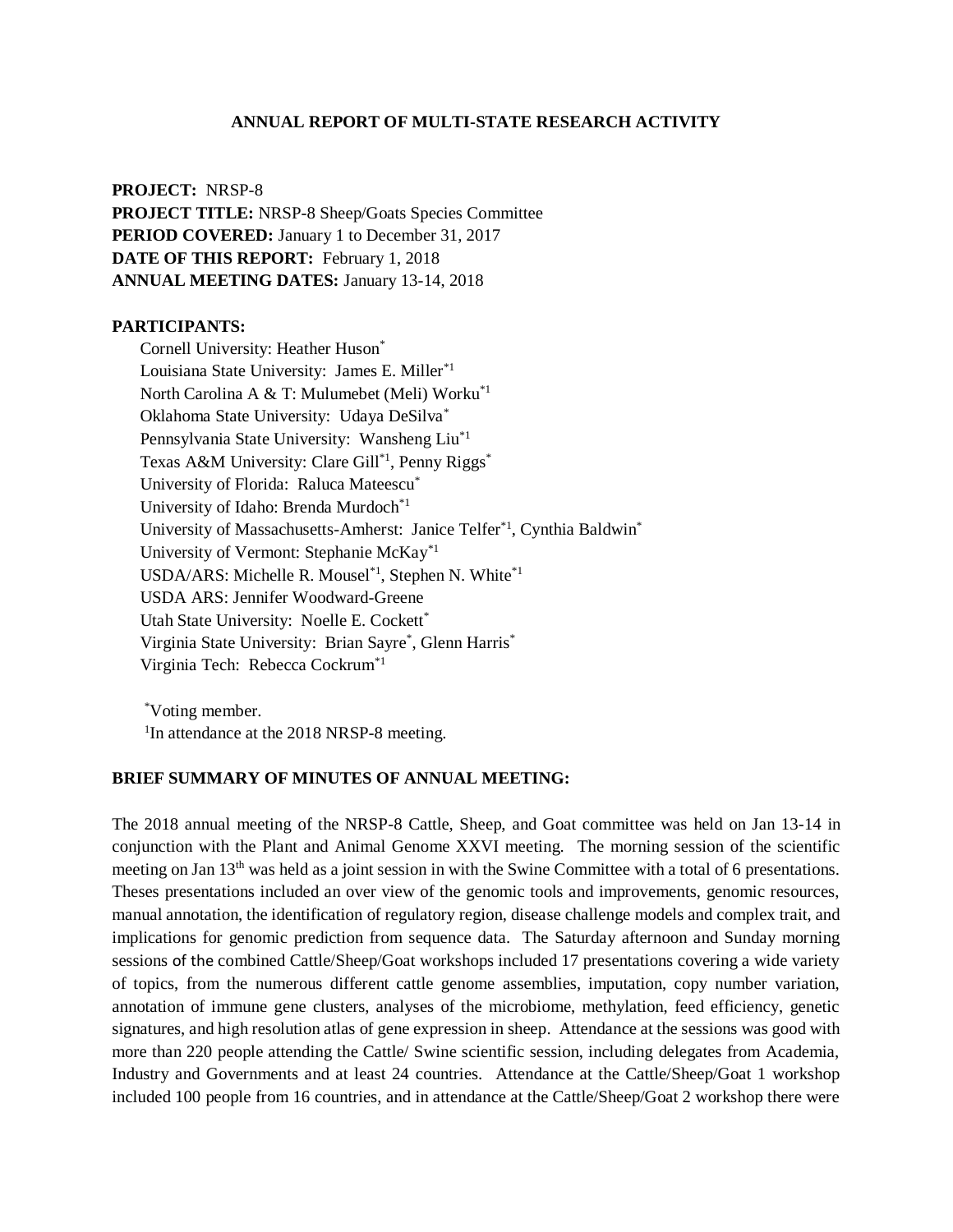128 people from 22 different countries. Additionally, there were 42 cattle and 25 sheep and goat posters presented. Brenda Murdoch was thanked for serving as President of the NRSP-8 Cattle, Sheep and Goat Committee in 2017-18. Rebecca Cockrum will serve as President in 2018-19. Ben Rosen was elected as the 2018-2019 Secretary, and he will serve as President in 2019-2020.

# **ACCOMPLISHMENTS AND IMPACTS:**

# *Objective 1:* **Advance the status of reference genomes for all species, including basic annotation of worldwide genetic variation, by broad sequencing among different lines and breeds of animals.**

The NRSP-8 sheep co-coordinators are participants in the International Sheep Genome Consortium (ISGC) [\(http://www.sheephapmap.org/\)](http://www.sheephapmap.org/). This multi-institutional organization has assumed a key role in the coordination and prioritization of ovine genomic resources. An ongoing project of the ISGC is development of a whole genome reference assembly. In 2010, sequence data were generated at two sequencing facilities (Beijing Genomics Institute and the Roslin Institute) from DNA of a Texel ewe and a Texel ram, respectively. The ovine whole genome assembly built on these two sequences was released in October, 2012 as Oar v3.1 through NCBI. Kim Worley (BCM-HGSC) has used PacBio sequence data with PBJelly to fill in gaps and improve the male Texel sheep assembly. The assembly is more contiguous, with the contig N50 increasing from 41.7 kb to 165.2 kb. Also, almost 25% of the contigs are larger than 100kb (8,527; increased from 2,355). This version of the ovine genome reference sequence (Oar v4.0) was released in August, 2015 through NCBI. Using funds from a 2013 NIFA/AFRI grant (K. Worley, PD), a very high quality "de novo" whole genome sequence has been constructed using genomic DNA from a Rambouillet ewe (Benz 2616) and 66-fold PacBio long-read sequence data with Hi-C proximity ligation sequence data for scaffolding. This version (Oar\_rambouillet\_v1.0), which has a total sequence length of 2.87 Gbp, a contig N50 of 2.5Mb and 0 gaps between scaffolds, has been released in GenBank [\(https://www.ncbi.nlm.nih.gov/assembly/GCA\\_002742125.1\)](https://www.ncbi.nlm.nih.gov/assembly/GCA_002742125.1).

The Ovine FAANG Project, which has been awarded a 2016 NIFA/AFRI grant (B. Murdoch PD), includes investigators from several US institutions (USDA/ARS MARC, Washington State University, Utah State University, University of Idaho, BCM-HGSC and Virginia Tech), CSIRO (Australia), Roslin Institute (UK) and AgResearch (New Zealand). This project will contribute to the core activities of FAANG by providing transcriptome data and detailed annotation of genes and regulatory features in the sheep. All transcriptome and regulatory data generated in the Ovine FAANG Project will directly connect to the *de novo* reference genome sequence generated from Benz 2616. Over 100 tissues were collected from Benz 2616 in April 2016; these tissues are archived in EMBL-EBI BioSamples under identifier GSB-7268 and sample accession number SAMEA104495037. The protocols used in collection can be found on the FAANG ftp site:

[ftp://ftp.faang.ebi.ac.uk/ftp/protocols/samples/USU\\_SOP\\_Ovine\\_Benz2616\\_Cell\\_Isolation\\_20160426.pdf](ftp://ftp.faang.ebi.ac.uk/ftp/protocols/samples/USU_SOP_Ovine_Benz2616_Cell_Isolation_20160426.pdf) [ftp://ftp.faang.ebi.ac.uk/ftp/protocols/samples/USU\\_SOP\\_Ovine\\_Benz2616\\_Tissue\\_Collection\\_20160426.pdf](ftp://ftp.faang.ebi.ac.uk/ftp/protocols/samples/USU_SOP_Ovine_Benz2616_Tissue_Collection_20160426.pdf)

Ovine FAANG sequence was generated by K. Worley (BCM-HGSC) during the first half of 2017 from 20 samples for miRNA sequence, 9 samples for mRNA sequence and 5 samples for long-read mRNA sequence. Ongoing efforts by BCM-HGSC will phase the genome and incorporate the long-read transcript data into the annotations of the Oar\_rambouillet\_v1.0 assembly. B. Murdoch (U. of Idaho) is using cap analysis of gene expression (CAGE) to identify active promoters and confirm transcription start sites, and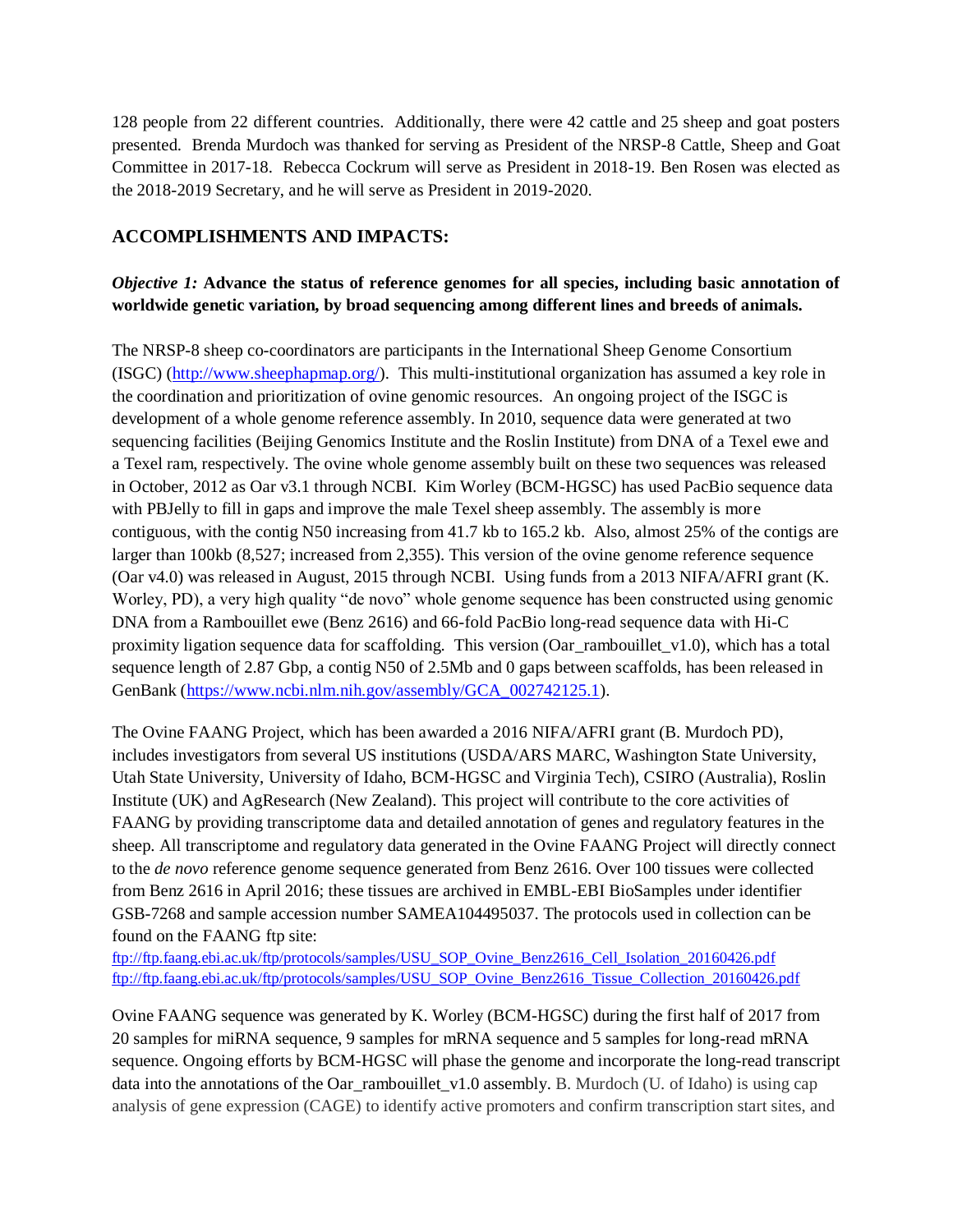ATAC-seq will be used by S. White and M. Mousel (USDA-ARS/Washington State U.) to assess chromatin accessibility.

WC1 co-receptors belong to the scavenger receptor cysteine-rich (SRCR) superfamily and are encoded by a multi-gene family. Each type I transmembrane bovine WC1 protein contains an extracellular SRCR domain arrangement that can be characterized as [a1-(b2-c3-d4-e5-d6)-(b7-c8-d9-e10-d'11)] or [a1-(b2-c3 d4-e5-d'11). The repetitive nature of the exon duplication and gene duplication makes annotation of the WC1 locus challenging; thus techniques worked out in this project will have an impact on annotation of other gene and exon duplicated loci.

Expression of particular WC1 genes defines functional subpopulations of lymphocytes known as WC1 gamma delta T cells. WC1 genes can be grouped as WC1.1-type or WC1.2-type based on the sequence of their N-terminal a1 SRCR domain, which is 4 amino acids longer for WC1.2 type a1 SRCR domains. Reciprocal expression of either WC1.1-type or WC1.2-type proteins is correlated with gamma delta T cell responsiveness to pathogens, which explains how so many large homologous open reading frames have been maintained for millions of years. We have previously identified complete genomic sequences for 13 different bovine WC1 genes through annotation of the bovine genome Btau 3.1 build. In 2017, we made significant progress in verifying caprine gene models obtained through annotation of the PacBio sequenced San Clemente goat genome, by comparison to the Yunan goat genome and cloning of corresponding fulllength WC1 cDNA from the UMass Boer goat herd. We also cloned homologous WC1 cDNA from the UMass Dorset sheep flock. Because each goat breed contains non-overlapping WC1 genes or cDNA, we estimate that there are 28 caprine and ovine WC1 genes, some of which may be psudogenes or encode soluble SRCR domains instead of a transmembrane receptor. In order to resolve this question, we are pursuing a next generation sequencing overview of WC1 gene transcripts. We have almost completed the cloning and sequencing of 7 porcine WC1 cDNA from Yorkshire x Duroc cross piglets from a local farm, with sequence from the 5' UTR to the 3' UTR. Only 2 of the 7 are currently annotated in the swine genome; thus we plan to complete swine WC1 gene annotation and database deposition in 2018.

# *Objective 2:* **Develop strategies to identify and exploit genes and allelic variation that contribute to economically relevant phenotypes and traits, in part through improving functional annotation of the genomes of our species.**

While sheep scrapie has well-defined genetic resistance, the genetics of goat scrapie have not been as well understood. There are multiple amino acid substitutions in the PRNP gene which are known to be underrepresented in scrapie positive goats, but for which the incubation times from inoculation to development of disease have not been characterized. An oral challenge experiment has demonstrated highly significant extended scrapie incubation in animals singly heterozygous for either PRNP S146 or K222 that now extend beyond an average age of 6 years, which is also longer than the commercial lifetimes of many goats.

Entropion is thought to be a recessive genetic disorder and is defined as a laxity of the horizontal lid margin allowing inversion of the eyelid causing lashes or external hairs to rub against the ocular surface. A GWAS was conducted with the severity of entropion categorized as 0, 1, or 2 eyes afflicted in 513 white-faced sheep. Six genomic regions were significantly associated severity of entropion. Further evaluation of these data is ongoing to narrow the region which contains the underlying causal mutation(s). Once the causal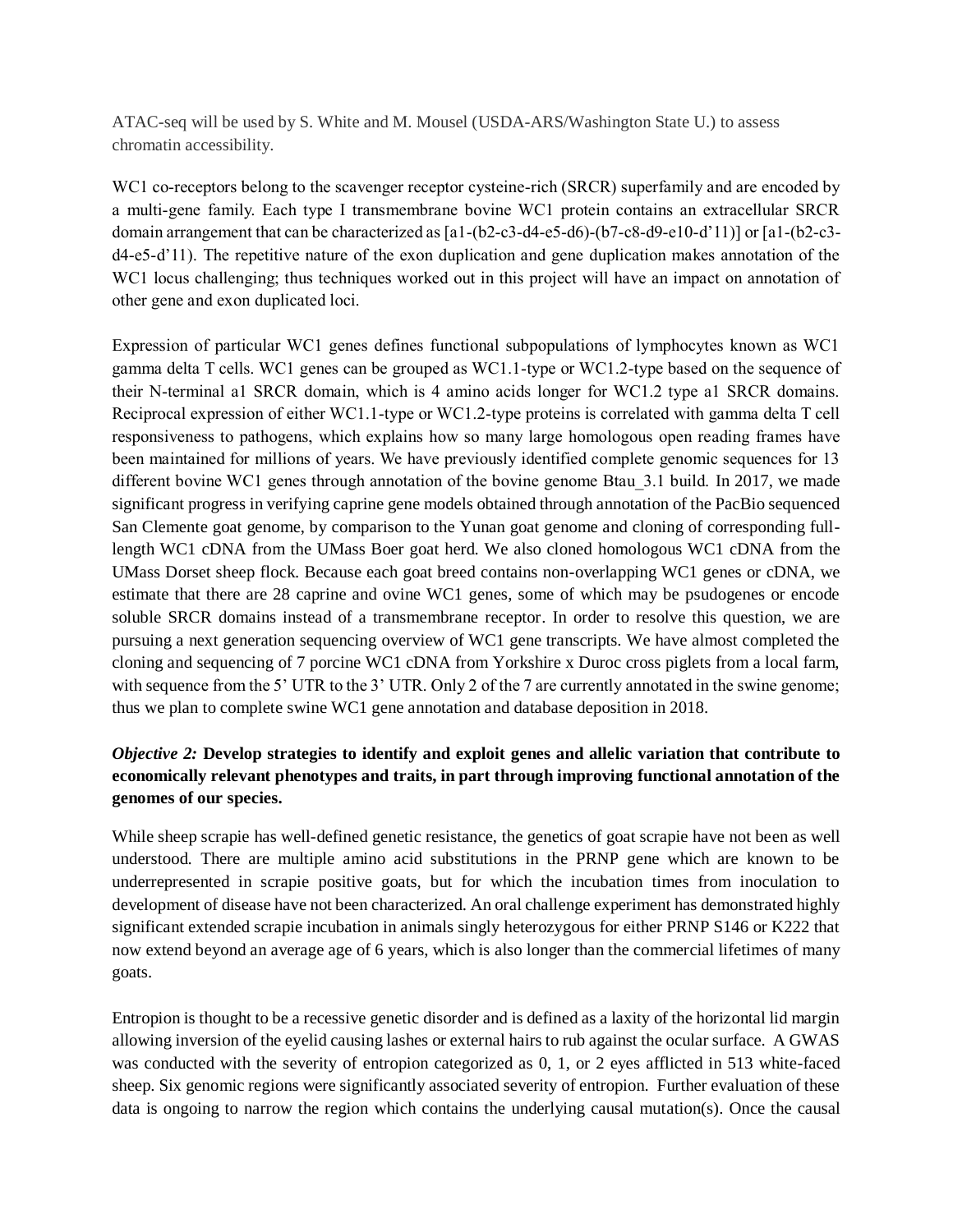mutation(s) are identified producers could use marker assisted selection to more quickly progress to an entropion free flock.

*Coxiella burnetii* is a zoonotic gram-negative organism broadly endemic in most of the world, and domestic ruminants (especially small ruminants) are blamed for disease outbreaks in human populations. We are generating phenotypic data in small ruminants to enable additional research on *C. burnetii* related traits.

An association of sheep KCC3b with blood sodium concentration suggested a role for the R31I variant in dimer function. To our knowledge, this is the first report of any KCC3 genotype association with sodium phenotypes in any mammal. KCC3 is an important hypertension gene with known roles in potassium transport, but the mechanism underlying this association with blood sodium is not well understood at present.

Understanding parasite resistance in sheep. This project was funded in the beginning of 2016 with the aim understanding parasite resistance and resilience and generating estimated breeding value regarding this trait for the industry. To date this project has collected fecal samples, performed FEC and collected blood samples for year one animal and is now entering year two of collections.

Meiotic recombination is an essential process in gametogenesis that ensures proper chromosome segregation and contributes to genetic variation. Interestingly, genetic recombination can differ in different breeds of sheep (Suffolk exhibit 61, Icelandic 64 and Targhee 66 meiotic recombination event per spermatocyte) and is approximately 20% higher than what has been observed in cattle breeds. The characterization and quantification of meiotic recombination should provide valuable information towards improved reproduction and genetic predictions in sheep.

To encourage and enable increased phenotypic collection of carcass trait in sheep data the University of Idaho and WSU were awarded funds to host a carcass scanning school. This school is intended to train personnel in the collection of accurate carcass data.

Estimation of the effective population size in sheep based on recombination rate by the LD method**.**  Effective population size (Ne) is a key parameter in population genetics and is widely applied in determining the rate of genetic drift and loss of genetic variability. It is crucial to consider in animal breeding, selection and conservation. The linkage disequilibrium (LD) method performs better in the Ne estimation when genome-wide SNPs applied. Genome-wide SNP data of three commercial sheep breeds, including Texel, Merino and Suffolk, were downloaded from the ISGC database. Chromosome-specific recombination rates were estimated for all autosomes from estimated LD between SNP pairs and the known map length of chromosome. We found that the decay in LD over distance between SNPs within sheep populations is consistent with the recent population decrease. However, our estimated Ne for these sheep populations were about 40% higher than the previously report, possibly because we used the estimated recombination rate, not the theoretical value of  $1 \text{ Mb} = 1 \text{ centi-Morgan.}$ 

Identifying genetic variants responsible for photosensitivity and hyperbilirubinemia in Southdown sheep: A **p**hotosensitivity and hyperbilirubinemia disease was first described in New Zealand Southdown sheep in 1942. It was determined to be a sub-lethal recessively inherited trait. It was subsequently seen in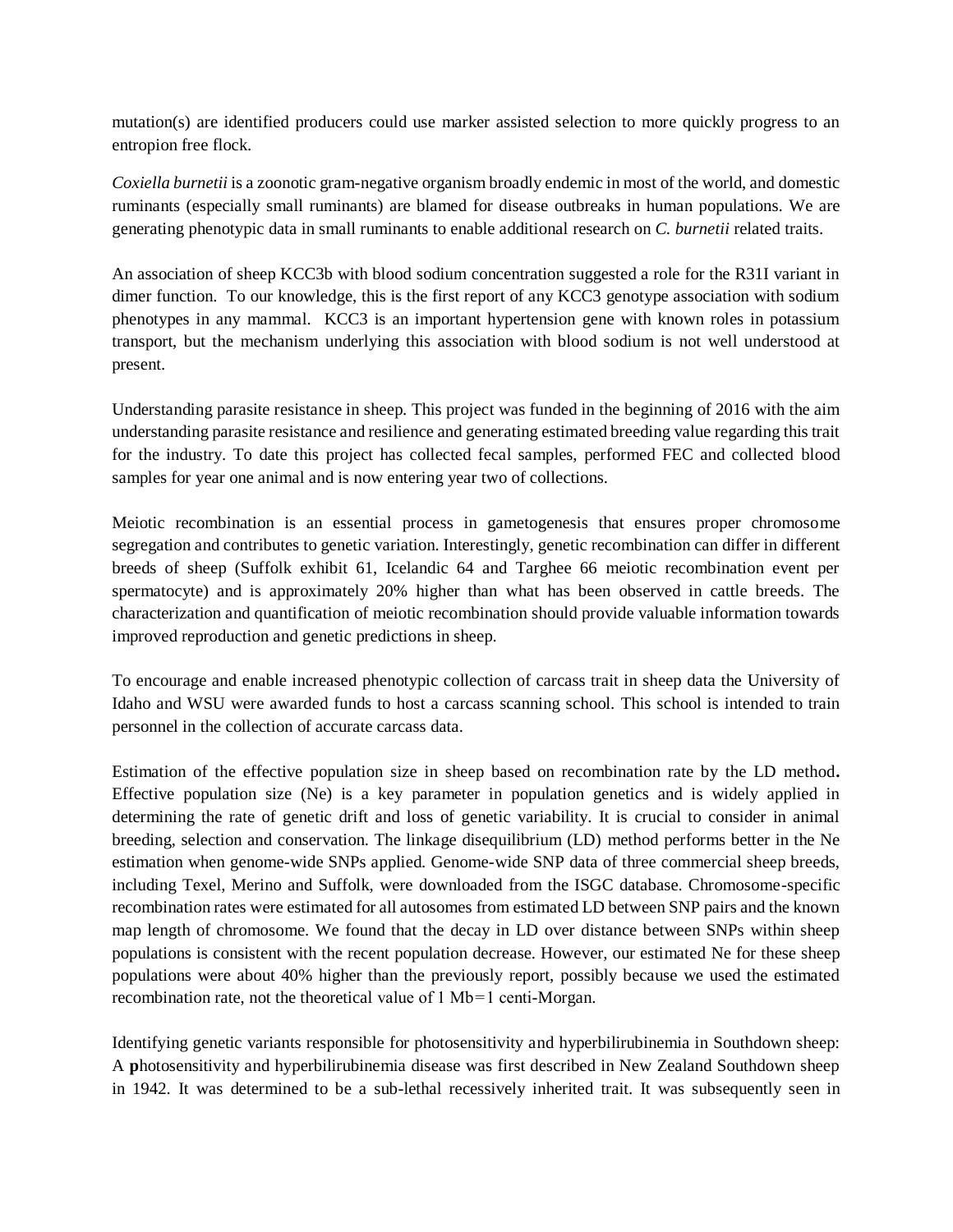California in the 1960s. In collaboration with Drs. Bud Tennant (deceased) and Nate Sutter, whole genome sequencing was performed on a known heterozygote individual. Sequencing identified a deleterious mutation within *Slco1b3*, a gene expressed in the liver known to be involved in bilirubin uptake. This manuscript has been accepted and is in press in *American Journal of Veterinary Research.* 

Increasing Annual Lamb Productivity through the Identification of Genes and Diagnostic for Selection of Out of Season Breeding: Several approaches were taken to identify regions of the genome contributing to out of season breeding. GWAS was performed using HD SNP chip data on 257 ewes of various breeds. Analysis across breed and within the Dorset and Polypay breeds identified several QTLs that are biologically plausible in genetic control of out of season lambing. In particular, identified pathways involved eye development and known hormones involved in reproductive capability. This manuscript will be submitted to *BMC Genomics* this month.

Identification of genes associated with mature body size and growth:615 ewes, across 22 breed, were characterized for mature body size using 28 measures of various body parts to get an accurate representation of skeletal size. Principal component analysis was performed on the measurements to represent overall body size (PC1) and body thickness (PC2). 184 of these ewes are genotyped on the HD SNP chip. We plan to perform GWAS for mature body size and body thickness both across and within breed. We have birth weight and weaning weight data on 104 individuals we plan to analyze for growth trait associations along with mature body size. Analysis is ongoing.

Characterizing genetic variants responsible for coat color changes in United States sheep breeds: The genetic basis for brown coat color has been identified in several US sheep breeds. Experiment.com/mooritsheep was used to raise funds to perform Sanger sequencing of *TYRP1* in several U.S. sheep breeds known to have color variation. Two mutations were associated with brown versus black. This project will be presented at the 11th World Congress on Genetics Applied to Livestock Production.

Genome-wide association studies identify candidate genes for coat color and mohair traits in the Iranian Markhoz goat: The Iranian Markhoz goat is an Angora type goat that was investigated for genetic variants related to coat color and fleece traits. Significant associations to coat color were found within or near the *ASIP, ITCH*, *AHCY*, and *RALY* genes on chromosome 13 for black and brown coat color and the *KIT* gene on chromosome 6 for white coat color. Individual mohair traits were analyzed for genetic association along with principal components that allowed for a broader perspective of combined traits reflecting overall mohair quality and volume. A multitude of markers demonstrated significant association to mohair traits highlighting potential candidate genes of *POU1F1* on chromosome 1 for mohair quality, *MREG* on chromosome 2 for mohair volume, *DUOX1* on chromosome 10 for yearling fleece weight, and *ADGRV1* on chromosome 7 for grease percentage. Variation in allele frequencies and haplotypes were identified for coat color and differentiated common markers associated with both brown and black coat color. This manuscript is under revision in *Frontiers in Genetics.*

*Objective 3:* **Facilitate analysis, curation, storage, distribution and application of the enormous datasets now being generated by next-generation sequencing and related "omics" technologies with regard to animal species of agricultural interest.**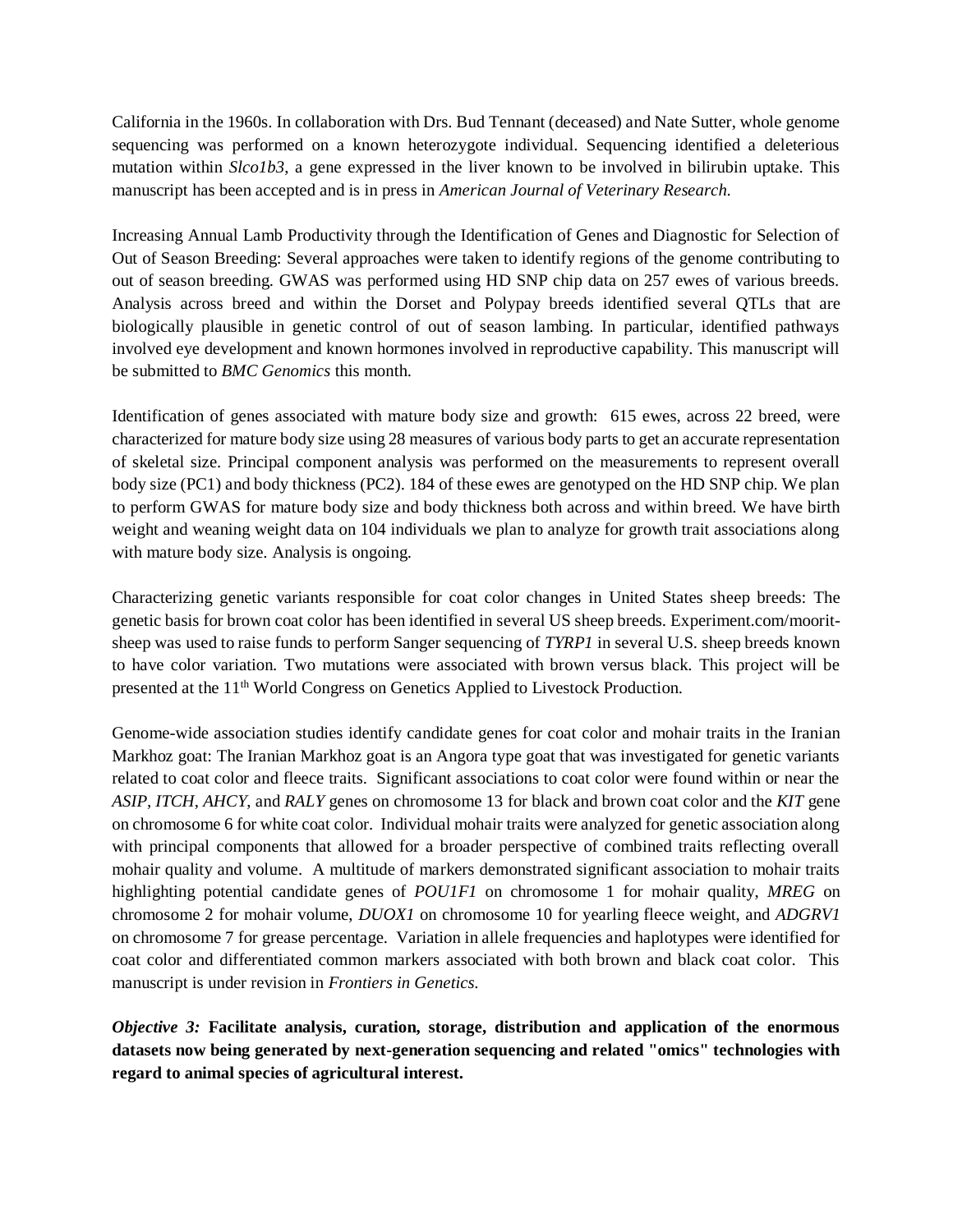A sheep genomes database, created by the ISGC using funds from a second 2013 NIFA/AFRI grant (N. Cockett, PD), currently contains whole genome sequences from 935 sheep from 21 countries and 69 breeds. H. Daetwyler (La Trobe University, Australia) presented the analyses of these sequences (Run 2) and alignment to Oar v3.1 during the January, 2018 ISGC meeting. Over 50 million SNPs and indels were identified with high confidence using two variant-calling platforms. Data in the database is publicly available [\(http://www.ebi.ac.uk/eva/?eva-study=PRJEB14685\)](http://www.ebi.ac.uk/eva/?eva-study=PRJEB14685) via European Variation Archive (EVA), which provides public access of genome information, data storage and variant accessioning. Variants are available as raw (unfiltered) or filtered data following application of a comprehensive QC protocol and information about the variants can be found through dbSNP. Run 3 will align all Run2 sequences and any new sheep genomes to the Oar\_rambouillet\_v1.0 assembly and will be available at the end of 2018 to coincide with annotation of the assembly.

The whole genome sequence for the photosensitivity and hyperbilirubinemia heterozygote was submitted to NCBI's SRA (SRR5749462).

# **IMPACT / USEFULNESS OF FINDINGS:**

### **USEFULNESS OF FINDINGS**:

The Ovine FAANG project will provide the enhanced functional annotation of the ovine genome in order to enable research in this sheep. Furthermore, this project will facilitate the understanding of gene regulation in sheep and other livestock species by generating and distributing curated transcriptome data.

The European Food Safety Authority (EFSA) convened a large expert panel that recognized the goat *PRNP* S146 and K222 alleles as scrapie resistance alleles in the latter half of 2017 (Ricci et al 2017), based in part on NRSP8 member data. They concluded that the evidence for scrapie resistance from both the S146 and K222 alleles is stronger today than the public evidence was in 2001 at the time of an important decision recommending use of scrapie resistant sheep bearing R171 (ARR haplotype). They also recommended European member states adopt genetic selection for these alleles as part of scrapie eradication efforts. While no implementation rules have been issued at present, the EFSA decision confirms the strength of the scientific evidence and sets the stage for formal adoption in government-run scrapie eradication efforts.

The KCC3b R31I substitution data open new avenues of research into the relationship of a known potassium transporter with sodium handling in mammals. Furthermore, they suggest sheep as a biomedical model for studying function in the hypertension gene KCC3.

The characterization of WC1 genes in ruminants and swine has utility in several areas: improved vaccine design against multiple important pathogens targeted to recruit gamma delta T cells, potential selective breeding based on SNPs in WC1 genes linked to resistance to pathogens, and the possible involvement of WC1 as a receptor in PRRSV infection of swine. Because WC1 genes are present in most mammalian and avian species, elucidation of WC1 genes in agriculturally important ruminants and swine has global application potential in improving food security and in containing zoonotic diseases in non-human animal reservoirs. This project also helps support undergraduate and graduate agricultural research training.

### **Total Leveraged Funding Summary for 2015-2017**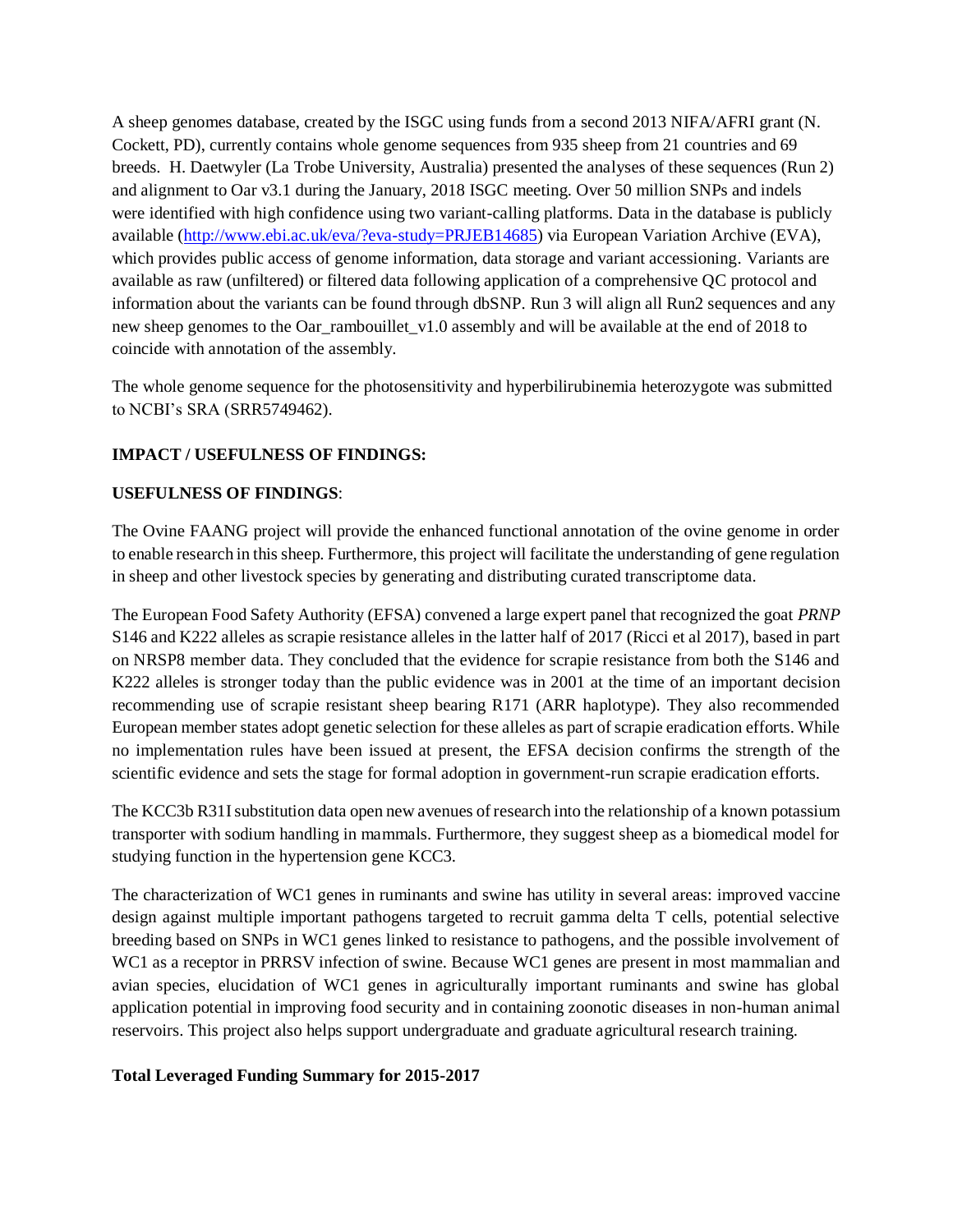| <b>Total</b>               |     | \$3,545,200 |
|----------------------------|-----|-------------|
| Industry:                  |     | 46,200      |
| State/Local/Institutional: | SS. | 360,500     |
| Federal Funding:           |     | \$3,138,500 |

# **PUBLICATIONS:**

#### **Refereed manuscripts and book chapters: 19**

- Baldwin, C.L et. al. (11 authors on committee) National Academies of Sciences, Engineering, and Medicine. 2017. Revisiting Brucellosis in the Greater Yellowstone Area. The National Academies Press: Washington, DC. 209 pgs; ISBN 978-0-309-45831-3 | DOI 10.17226/24750 [\[https://www.nap.edu/download/24750\]](https://www.nap.edu/download/24750)
- Cinar, M.U., Schneider, D.A., Waldron, D.F., O'Rourke, K.I., White, S.N. Goats singly heterozygous for PRNP S146 or K222 orally inoculated with classical scrapie at birth show no disease at ages well beyond six years. The Veterinary Journal. (in press)
- Dechow, C.D., Liu, W.-S. (2017) Genome-wide DNA methylation patterns and differential methylation in leukocytes from Holstein cattle with variable milk yield. BMC Genomics (manuscript under revision).
- Dechow, C., Liu, W.-S., Idun, J., Maness, W. (2017) Two dominant paternal lineages for North American Jersey artificial insemination sires. J. Dairy Sci. (In Press).
- Ghadikolaei, A.N., Yeganeh, H.M., Miarei-Aashtiani, S.R., Staiger, E.A., Huson, H.J., Genome-wide association studies identify candidate genes for coat color and mohair traits in the Iranian Markhoz goat, *Frontiers in Genetics* (under revision Jan 2018)
- Kiser, J.N., Neupane, M., White, S.N., Neibergs, H.L. Identification of genes associated with susceptibility to *Mycobacterium avium* ssp. *paratuberculosis* (Map) tissue infection in Holstein cattle using gene set enrichment analysis-SNP. Mammalian Genome. (in press)
- Kiser, J.N., White, S.N., Johnson, K.A., Hoff, J., Taylor, J.F., Neibergs, H.L. Identification of loci associated with susceptibility to *Mycobacterium avium* subspecies *paratuberculosis* (Map) tissue infection in cattle. Journal of Animal Science. 95(3):1080-1091. 2017.
- Liu, W.-S., Zhao, Y.Q., Lu, C., Ning, G., Ma, Y., Diaz, F., O'Connor, M. (2017) A novel testis-specific protein, PRAMEY, is involved in spermatogenesis in cattle. Reproduction 153, 847–863.
- Mason, K.L., Gonzalez, M.V., Chung, C., Mousel, M.R., White, S.N., Taylor, J.B., Scoles, G.A. Detection of *Anaplasma ovis* and validation of improved A. marginale cELISA kit for diagnostic use in domestic sheep. Journal of Veterinary Diagnostic Investigation. 29(5):763-766. 2017.
- Noelle E. Cockett, Brian Dalrymple, James Kijas, **Brenda Murdoch**, Kim C. Worley. Mapping the sheep genome, Chapter 5, *Achieving sustainable production of sheep* Burleigh Dodds Series in Agricultural Science (Book 22), Edited by Prof J.P.C. Greyling, Burleigh Dodds Science Publishing September 15, 2017
- Notter, D. R., Mousel, M. R., Lewis, G. S., Leymaster, K. A., and Taylor, J. B. Evaluation of Rambouillet, Polypay, and Romanove-White Dorper x Rambouillet ewes mated to terminal sires in an extensive rangeland production system: lamb production. J. Anim. Sci. 95:3851-3862. 2017.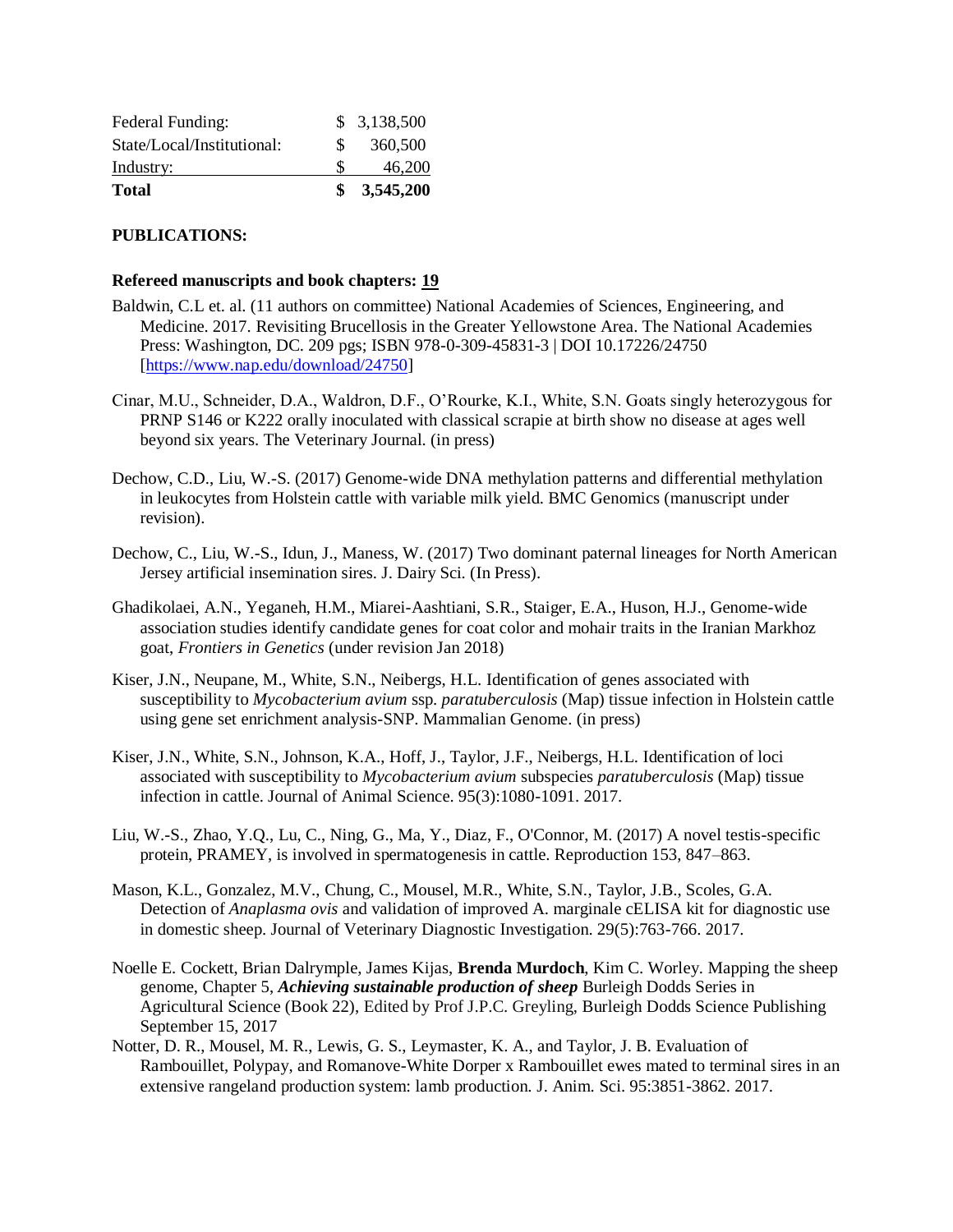- Oliveira, R.D., Mousel, M.R., Pabilonia, K.L., Highland, M.A., Taylor, J.B., Knowles, D.P., White, S.N. Domestic sheep show average *Coxiella burnetii* seropositivity generations after a sheep-associated human Q fever outbreak but lack detectable shedding by placental, vaginal, and fecal routes. PLoS One 12(11):e0188054. 2017.
- Posbergh, C.J. & Huson, H.J., (2018) Making Moorit: Mutations in TYRP1 are responsible for brown coat color in different United States sheep breeds, *Proceedings 11th World Congress of Genetics Applied to Livestock Production*, (accepted, under revision Nov 2017).
- Posbergh, C.J., Kalla, S.E., Sutter, N.B., Tennant, B.C., Huson, H.J., A mutation responsible for hyperbilirubinemia and photosensitivity in Southdown sheep similar to Rotor Syndrome *American Journal of Veterinary Research* (accepted July 2017, In Press
- Posbergh, C.J., Thonney M.L., Huson H.J., The eyes have it: genomic approaches identify novel gene associations with aseasonality in sheep, *BMC Genomics* (submitted Jan 2018)
- PrabhuDas M, Baldwin CL, Bollyky PL, Bowdish DME, Drickamer K, Febbraio M, Herz J, Kobzik L, Krieger M, Loike J, McVicker B, Means TK, Moestrup S, Post SR, Tatsuya Sawamura T, Silverstein S, Speth RC, Telfer JC, Thiele GM, Wang X-Y, Wright SD, El Khoury J. A Consensus Definitive Classification of Scavenger receptors. *Journal of Immunology* 2017; 198(10):3775-3789. doi: 10.4049/jimmunol.1700373. PMID: 28483986
- Tezgel AÖ, Jacobs PT\*, Backlund CM, Telfer JC, Tew GN Synthetic Protein Mimics for Functional Protein Delivery. *Biomacromolecules* 2017; 18(3):819-825. doi: 10.1021/acs.biomac.6b01685. Epub 2017 Feb 27. PMID: 28165726.
- White, S.N., Oliveira, R.D., Mousel, M.R., Gonzalez, M.V., Highland, M.A., Herndon, M.K., Taylor, J.B., Knowles, D.P. Underdominant KCC3b R31I association with blood sodium concentration in domestic sheep suggests role in oligomer function. Animal Genetics 48(5):626-627. 2017.
- Zhang, Y.Y., Deng, X.G., Liu, W.-S., Deng, X.M. (2017) Estimation of recombination rate and effective population size with ovine genome-wide SNP-chip. Sciencepaper Online 201704-232

### **Ph.D. thesis:**

- Payal Damani Yokota "Regulation of expression of the gamma delta T cell co-receptor and pattern recognition receptor multi-gene family WC1." 2017.
- Kimberly Davenport "Understanding the ramification of meiotic recombination variation in male sheep" 2017.

### **Published abstracts and proceedings: 25**

- Cinar, M.U., Mousel, M.R., Herndon, M.K., Taylor, J.B., White, S.N. Tenascin-XB (TNXB) amino acid substitution E2004G is associated with mature weight and milk score in American Rambouillet, Targhee, Polypay, and Suffolk sheep. 2018. Plant & Animal Genomes XXVI, San Diego, CA, USA. Plant & Animal Genomes XXVI, San Diego, CA, USA.
- Cinar, M.U., Schneider, D.A., Waldron, D.F., O'Rourke, K.I., White, S.N. Genetics of Goat Scrapie Resistance. 2017. American Goat Federation, Denver, CO, USA.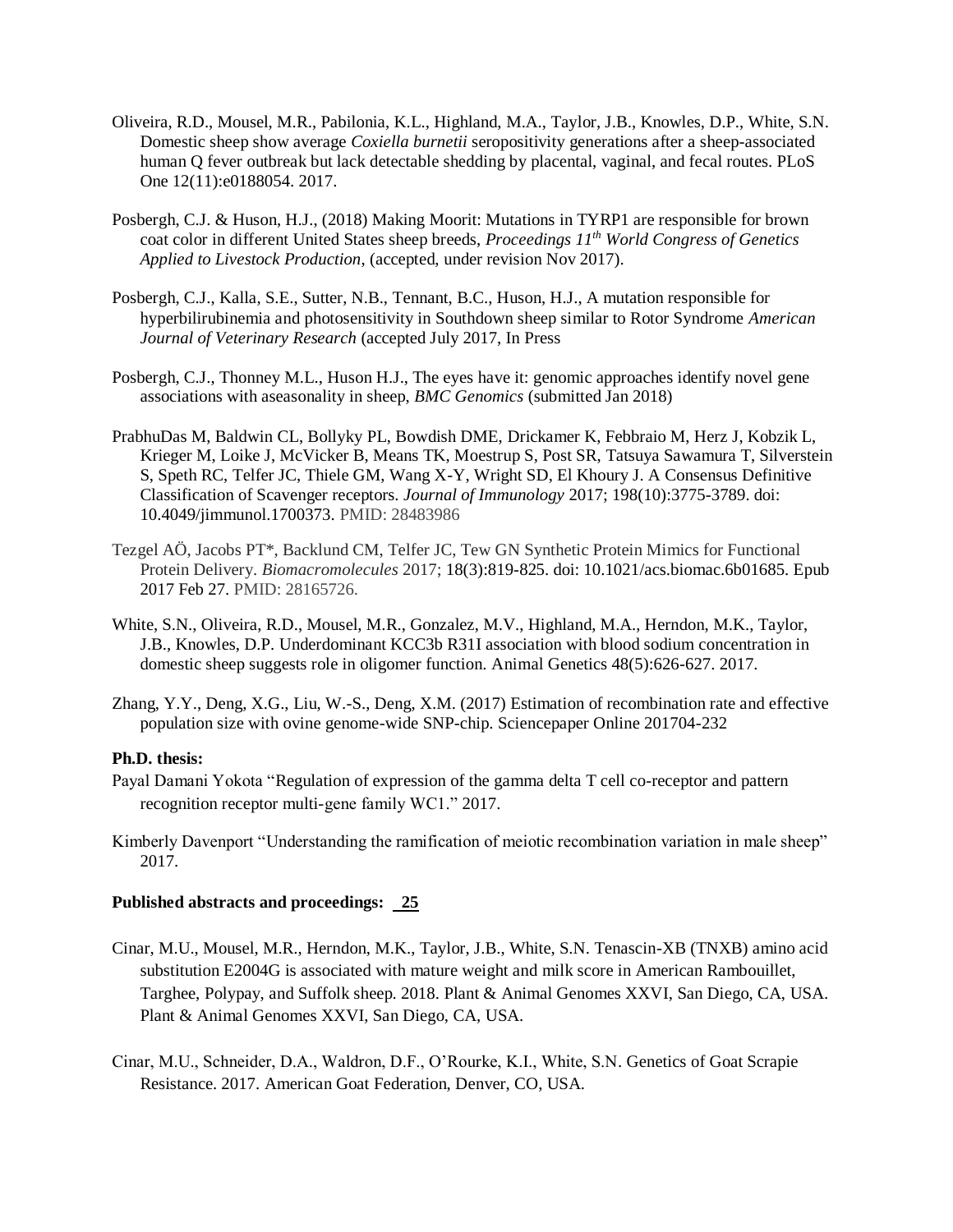- Cinar, M.U., Schneider, D.A., Waldron, D.F., O'Rourke, K.I., White, S.N. Goat PRNP alleles S146 and K222 result in long disease-free periods following scrapie inoculation. 2017. U.S. Animal Health Association, San Diego, CA, USA.
- Cinar, M.U., Schneider, D.A., Madsen-Bouterse, S.A., Dassanayake, R.P., Waldron, D.F., O'Rourke, K.I., White, S.N. ADRU Scrapie Research Update, including Genetics of Goat Scrapie Resistance. 2017. USDA Animal Plant Inspection Service (APHIS), USA.
- Damani-Yokota, P., Telfer, J.C., and Baldwin, C.L. Variegated gene expression and Sox13-mediated regulation of WC1 molecules, hybrid PRR/Co-receptor exclusive to  $\gamma\delta$  T cells. 2017 (talk and poster. American Association of Immunologists (AAI) meeting. Washington, D.C., USA. May 12-16.
- Davenport K.M., Kalbfleisch T.S., McKay S., Heaton M.P, Murdoch B.M. Characterizing allelic variation in the recombination hotspot mediator gene PRDM9 in U.S. sheep. 2018. International Plant & Animal Genomes XXVI Conference, San Diego, CA. USA.
- Davenport K.M., Rodriguez A.M., Sawyer R.J., Badigian T.M., Jaeger H.K., Follett M.A., Murdoch B.M. Investigating genetic associations with meiotic recombination in rams.  $2017$ .  $36<sup>th</sup>$  International Society of Animal Genetic Conference, Dublin, Ireland.
- Dechow, C.D., Liu, W.-S. Genome-wide DNA methylation patterns and differential methylation in leukocytes from Holstein cattle. 2017 Conference Abstract, ADSA Annual Meeting, June 25-28, Pittsburg, PA. P380
- Gillespie A., Connelley T., Telfer J.C., Baldwin C.L. Interaction of γδ TCR with the WC1 hybrid coreceptor/pathogen recognition receptor in cattle. 2017. American Association of Immunologists (AAI) meeting. (poster) Washington, D.C., USA. May 12-16.
- LePage, L., Hsu, H., Nandi, D., Buck, J., Boisvert, N., Damani-Yokota, P., Yirsaw, A., Gillespie, A., Hudgeons, E., Amir, M., Park, H., Baldwin, C.L. and Telfer, J.C. WC1 is a hybrid co-receptor and a pathogen-associated molecular pattern receptor and co-receptor for the gamma delta TCR. 2017. (talk and poster) American Association of Immunologists (AAI) meeting. Washington, D.C., USA. May 12-16.
- LePage, L., Hsu, H., Nandi, D., Buck, J., Boisvert, N., Damani-Yokota, P., Yirsaw, A., Gillespie, A., Hudgeons, E., Amir, M., Park, H., Baldwin, C.L. and Telfer, J.C. Molecular and functional variation of the γδ T cell pattern recognition receptor/co-receptor WC1 gene family among livestock. 2017 (poster and talk) NIFA-USDA Program Director meeting and CRWAD meeting, Chicago, IL, USA. December.
- Liu Y, Harris R.A., Qin X., Richards S., Rogers J., Han Y., Meng Q., Smith T.P., Dalrymple B.P., White S.N., Murdoch B.M., Kijas J.W., Cockett N., Muzny D.M., Worley K.C. 36<sup>th</sup> Rambouillet Sheep Genome and FAANG RNA Resources. 2017. International Society of Animal Genetic Conference, Dublin, Ireland.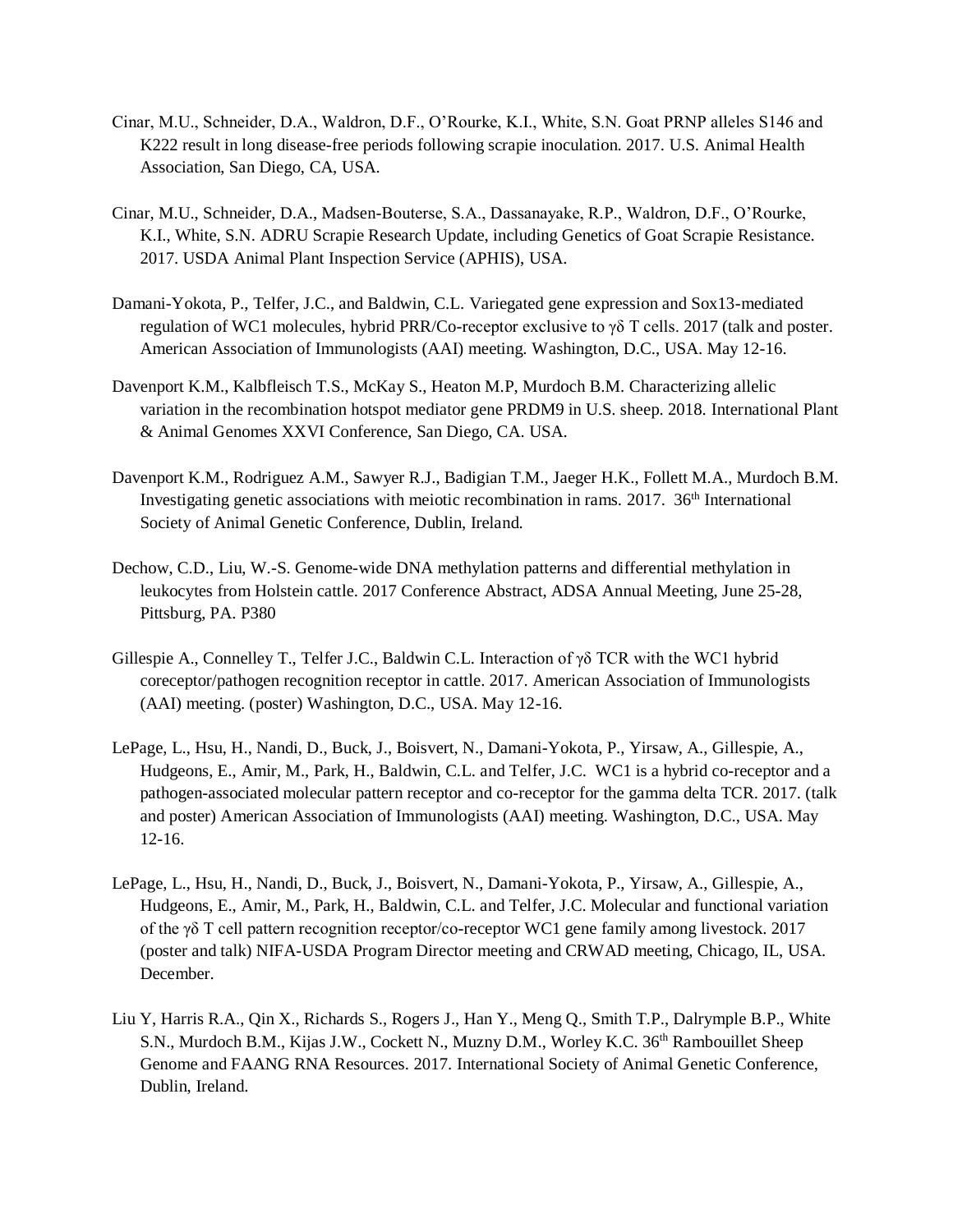- Liu, W.-S., Zhang, YY., Wang, A.H. Sex chromosome-linked cancer/testis antigens (CTAs) and male fertility in cattle. 2017. Conference Abstract, the 36th International Society for Animal Genetics Conference (ISAG), July 16-21, Dublin, Ireland. MT342.
- Lu, C., Wu, W.W., Zhang, J.B., Zhao, Y.Q., Ocon-Grove, O.M., Diaz, F., Liu, W.-S. Blockage of the bovine PRAMEY protein with an anti-PRAMEY antibody leads to an increased rate of polyspermy in in vitro fertilization (IVF). 2017 Conference Abstract, the 50th Annual Meeting of the Society for the Study of Reproduction (SSR2017), July 1316, Washington, D.C. P284.
- Massa, A.T., Mousel, M.R., Murdoch, B., White, S.N. ChIP-seq genome-wide identification of regulatory elements in sheep alveolar macrophages. 2018. Plant & Animal Genomes XXVI, San Diego, CA, USA.
- Massa, A.T., Mousel, M.R., Murdoch, B., White, S.N. Gene regulation in sheep alveolar macrophages: Genome-wide identification of active enhnacers. 2017. International Society for Animal Genetics, Dublin, Ireland.
- Mousel, M.R., White, S.N. Genomic regions associated with entropion in Columbia, Polypay, and Rambouillet breeds of sheep. 2017. International Society for Animal Genetics, Dublin, Ireland.
- Mousel, M.R., White, S.N., Herndon, M.K. Genomic regions associated with entropion affecting one or both eyes of domestic sheep. 2018. Plant & Animal Genomes XXVI, San Diego, CA, USA.
- Murdoch, B., White, S.N., Mousel, M.R., Massa, A.T., Worley, K., Archibald, A., Clark, E., Dalrymple, B., Kijas, J., Clarke, S., Brauning, R., Smith, T.P.L., Hadfield, T., Cockett, N. The Ovine Functional Annotation Project. 2017. International Society for Animal Genetics, Dublin, Ireland.
- Murdoch, B., White, S.N., Mousel, M.R., Massa, A.T., Worley, K., Archibald, A., Clark, E., Dalrymple, B., Kijas, J., Clarke, S., Brauning, R., Smith, T.P.L., Hadfield, T., Cockett, N. The design of the functional annotation of the sheep genome project. 2018. Plant & Animal Genomes XXVI, San Diego, CA, USA.
- Oliveira, R.D., Mousel, M.R., Gonzalez, M.V., Taylor, J.B., Knowles, D.P., White, S.N. Genome-wide association with monocyte count in domestic sheep. 2018. Plant & Animal Genomes XXVI, San Diego, CA, USA.
- Stewart, W.C., Murphy, T.W., Notter, D.R., Mousel, M.R., Lewis, G.S., Leymaster, K.A., Taylor, J.B. Wool characteristics of Rambouillet, Polypay and Romanov-White Dorper x Rambouillet ewes in an extensive rangeland production system. 2017. American Society of Animal Science, Western Section Meeting. Fargo, ND, USA.
- Telfer, J.C. and Baldwin, C.L. (invited talk) "WC1 hybrid pathogen recognition receptors and signaling co-receptors direct immune responses by bovine  $\gamma \delta$  T cells to pathogens" CRWAD meeting, December 2017.
- White, S.N., Oliveira, R.D., Mousel, M.R., Gonzelz, M.V., Highland, M.A., Taylor, J.B., Knowles, D.P.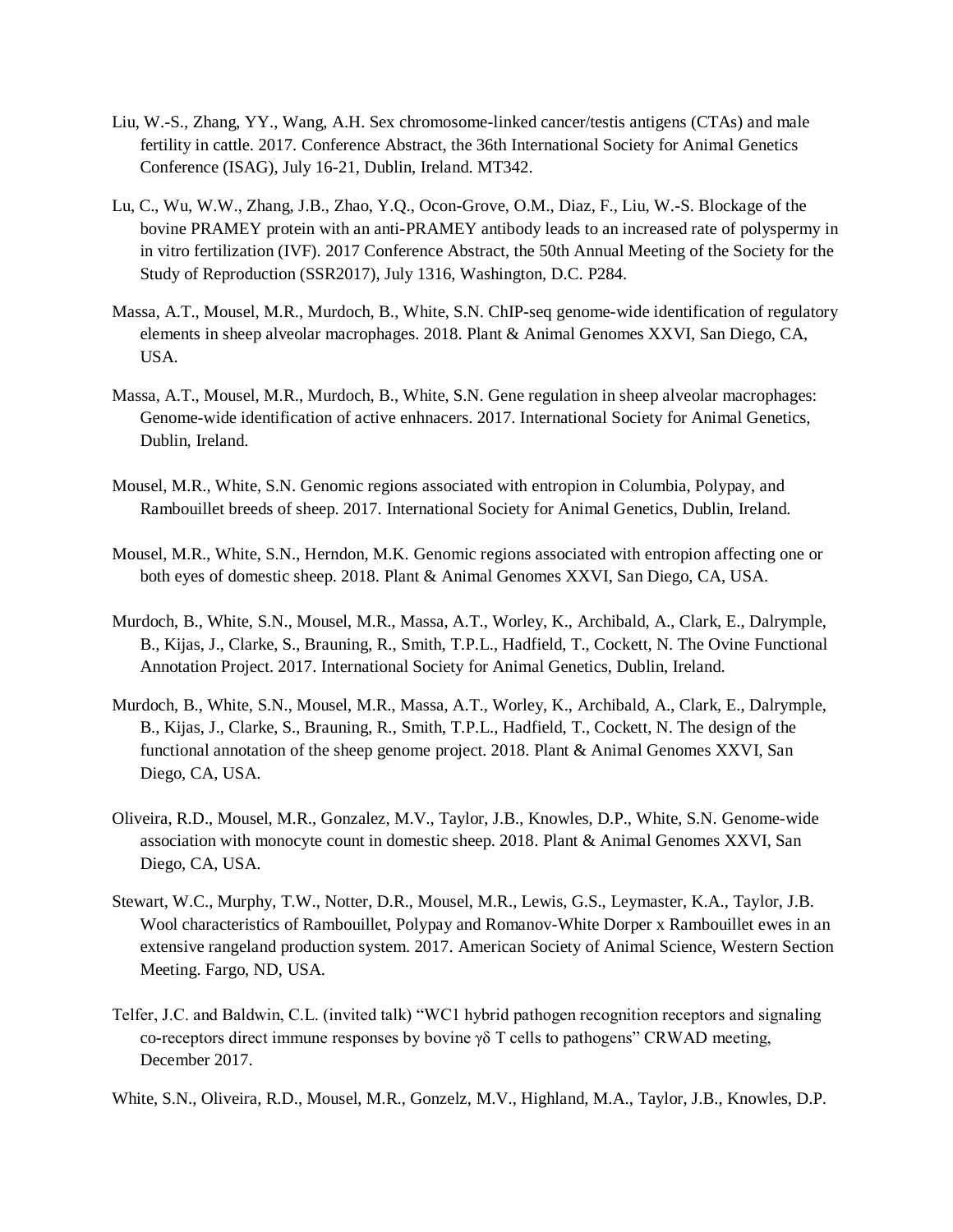Underdominant KCC3b R31I association with blood sodium concentration in domestic sheep suggests role in dimerization. 2017. International Society for Animal Genetics, Dublin, Ireland.

Zhang, Y.Y., Liu, W.-S., Deng, X.M. (2017) Estimation of the effective population size in sheep based on recombination rate by the LD method. Conference Abstract, International Plant and Animal Genome Research (PAG) XXVI, January 13-18, 2017. San Diego, CA. P1148.

# **Invited Seminars:**

- 1. Developing the functional annotation of the sheep genome. Murdoch BM, White SN, Mousel MR, Massa AT, Worley KC, Archibald AL, Clark EL, Dalrymple B, Kijas J, Clarke S, Brauning R, Smith TPL, Hadfield T, Cockett N. International Sheep Genomics Consortium. Jan 15, 2018.
- 2. The Ovine FAANG Project. Murdoch BM, White SN, Mousel MR, Massa AT, Worley KC, Archibald AL, Clark EL, Dalrymple B, Kijas J, Clarke S, Brauning R, Smith TPL, Hadfield T, Cockett N. International Sheep Genomics Consortium. Jan 15, 2018.
- 3. Rambouillet Sheep Genomic Resources. Liu Y, Harris RA., Qin X, Richards S, Rogers J, Han Y, Vee V, Wang M, Meng Q, Heaton MP, Smith T.P.L., Dalrymple B, White SN, Murdoch BM, Kijas JW, Cockett N, Muzny DM, Gibbs R, Worley K. Plant & Animal Genomes XXV Conference, January 14, 2017.
- 4. Update on the Rambouillet Assembly, the 5.0 Reference, and plans for FAANG RNA Sequencing. Liu Y, Harris RA, Qin X, Richards S, Rogers J, Han Y, Vee V, Wang M, Meng Q, Heaton MP, Smith TPL, Dalrymple B, White SN, Murdoch BM, Kijas JW, Cockett N, Muzny DM, Gibbs R, Worley K. Plant & Animal Genomes XXV Conference, January 16, 2017.
- 5. Genome-Wide Landscape of Active Enhancers in Sheep Alveolar Macrophages. Massa A, Mousel M, Murdoch BM, White S. Plant & Animal Genomes XXV Conference, January 16, 2017.
- 6. Understanding the Ramification of Recombination Variation in Sheep. Davenport K and Murdoch BM. Plant & Animal Genomes XXV Conference, January 16, 2017.
- 7. Gene regulation in Sheep Alveolar Macrophages: Genome-Wide Identification of Active Enhancers. Massa A, Mousel M, Murdoch BM, White S. 36<sup>th</sup> International Society of Animal Genetic Conference, Dublin July 20, 2017.
- 8. Investigating Genetic Associations with Meiotic Recombination in Rams. Davenport K, Rodriguez AM, Sawyer RJ, Badigian TM, Jaeger H, Follet MA, Murdoch BM. 36<sup>th</sup> International Society of Animal Genetic Conference, Dublin July 20, 2017.
- 9. Strategies to employ molecular markers towards improved prediction of carcass quality. Murdoch B. Increased Efficiency of Sheep Production NCERA214 Lansing, Michigan June 11-14, 2017.
- 10. The Future of Sheep Production: Capturing Genetic Variation. Cockett N and Murdoch B. American Sheep Industry. Superior Farms board meeting. Denver, CO January 25-28, 2017.
- 11. Idaho cow-calf herds; a genetic resource for understanding and improving cow reproduction and calf growth efficiency. Murdoch B. NRSP8 Hatch report. San Diego Jan 14, 2017.
- 12. Ovine FAANG Project. Murdoch B. International Sheep Genome Consortium. San Diego Jan 16, 2017.